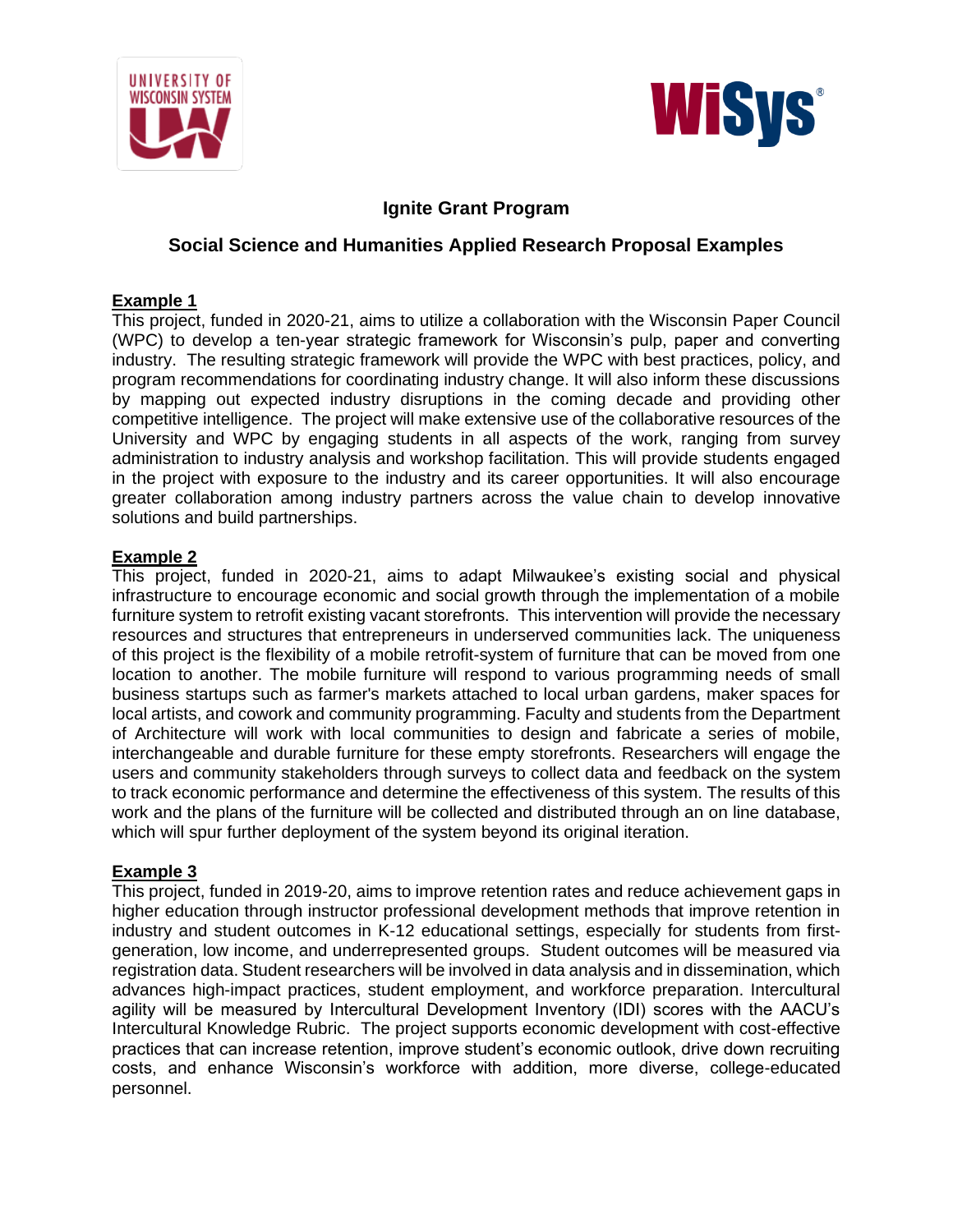## **Example 4**

This project, funded in 2018-19, aims to investigate best practices to support women's entry and success in the building construction trades. The inquiry will investigate the following three issues: optimal procedures for recruitment of women for the building construction trades, how best to rapidly train and orient women to acquire jobs and find success in the construction industry (looking at job acquisition timelines and retention); examining what contributes to women's job acquisition and retention. The applied research project proposes creating a 4-week (end) (44 hour) pilot pre-apprenticeship program supporting women's entry into the building construction trades. The curriculum will provide a general orientation to different career opportunities, connections to local building trade union representatives, tradeswomen, and contractors as well as hands-on building activities including experience with at least 3-4 different trades.

## **Example 5**

This project, funded in 2018-19, aims to examine social isolation, loneliness, and work-family conflict experienced by long- haul truckers and their effects on driver health and well-being and turnover. This research proposes to identify both individual- and organizational-level variables that buffer the effects of these stressors, with a view to developing a set of recommendations and a concomitant implementation plan for the industry.

### **Example 6**

This project, funded in 2017-18, aimed to conduct a comparative study of refugee resettlement in local communities and economies. Focusing on the Fox Valley region, the applicants sought to assess how residents of refugee background (RRBs) came to settle in the region, how they have fared following resettlement, what factors help to predict their success, what services are most important to enable such success and what gaps exist. In addition, the project aimed to determine what innovations can empower RRBs and help them to not only thrive but also become assets to the local workforce and community. While the initial study focused on the Oshkosh area, the team intends to expand and scale the study to both Milwaukee and Madison in the years to come.

### **Example 7**

The goal of this project, funded in 2017-18, aimed to design and build season-ahead climate forecast tools for Wisconsin's Central Sands and evaluate their potential economic impact. Forecasts, if skillful, could help to guide decisions across agencies and landowners, related to allowable groundwater extraction, timing, and conjunctive use planning. Forecasts may be informative for 'early warnings', farmer planning (e.g. expected irrigation needs, pumping costs, crop variety options, etc.) and recreational and touristic planning through identification of likelihood and severity of impacted sites, or by triggering voluntary conservation measures. The team anticipates that these forecasts and user tools will benefit farmers and recreationalists by fostering proactive decision-making and reducing economic losses.

### **Example 8**

This project, funded in 2016-17, aimed to create an online platform to allow students to do real science using multi-dimensional arrays of interactive videos. The platform is envisioned to serve as a new educational resource for students studying science, in particular physics and is intended to provide teachers with a better way to engage students in authentic science investigations. The videos will improve the efficiency of science education by allowing students to directly analyze real life events depicted in the video using built-in tools. In addition, it is thought that such a tool will help to better prepare students for the open-ended, non-linear problem-solving environment they will likely face as they move forward in their career.